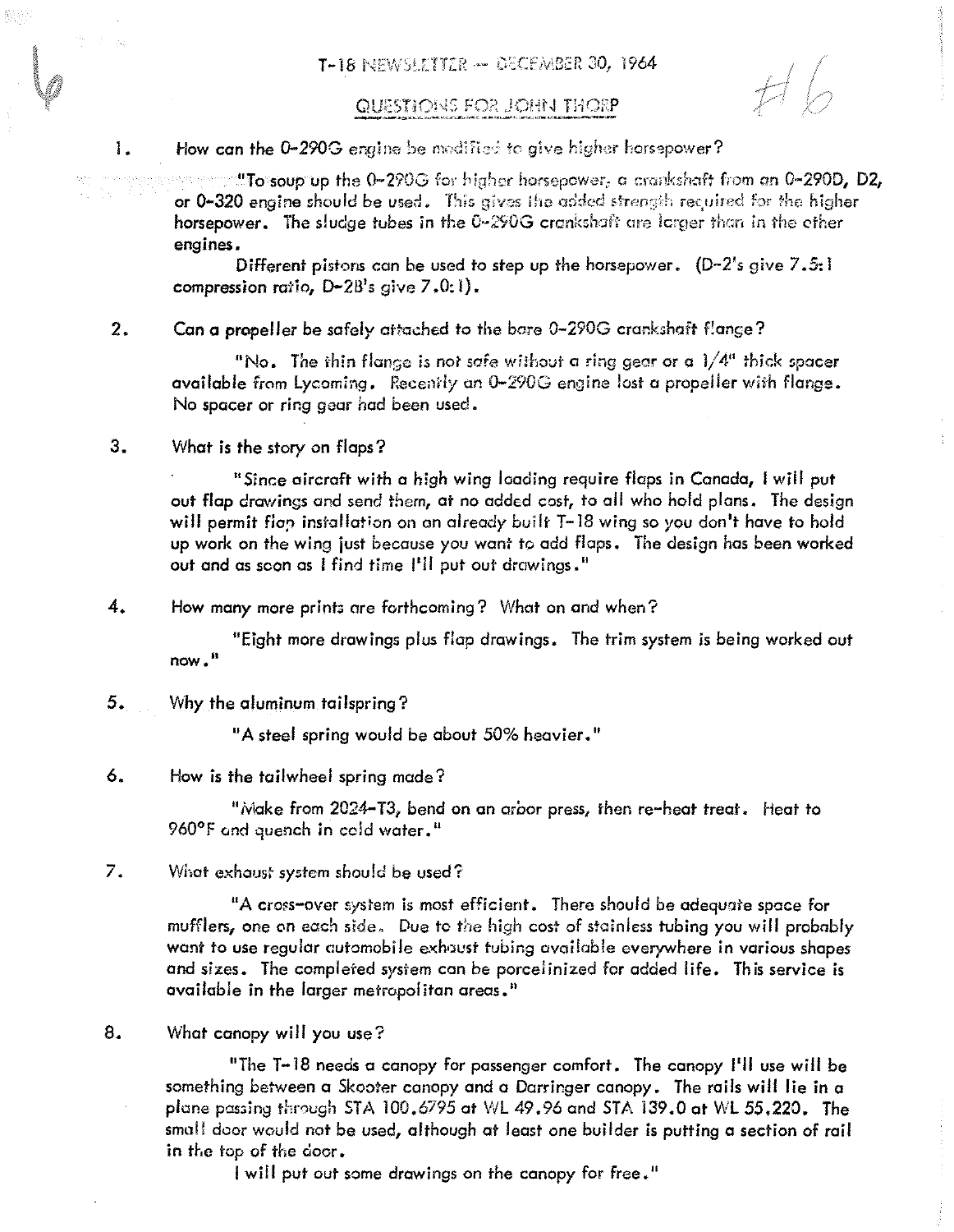Other interesting information from John:

9.

"I have designed a 4" prop shaft extension, drawings for which will come for free. I have also designed a  $12^n$  diameter.  $14^n$  long spinner drawings for which I will furnish free. I am working on cowling and exhaust system for the 3-18 builders."

John says that he doesn't approve of adding a lot of extras to the T-18 to weight it down. The predicted high performance will be degrated when the gross weight increases. "But even so the limit load factor is 5.0 at 1500 pounds.<sup>11</sup> "The beam is designed close for limit L.F. of 6.0 at 1250 lbs aross, Bill Wǎrwicks T-18 grosses at 1450 lbs and Earl Love's,1500 lbs。"

Some T-18 builders who have flown Warwick's ship at the fly-in have asked if it would be possible to make the landing gear softer to improve the ride on rough fields. The gear is only stiff to taxi. John is doing a stress analysis for someone on a tailwind type gear now but says it is heavier.

John says that the present gear could be modified to be assembled with bolts in order to fit into smaller heat treat facilities. if there is sufficient interest, I'll put the sketch, which he made for me on this modification, in the newsletter.

## **RIVETING**

Here are a few essentials which everyone should know before doing any riveting on aircraft parts.

REFERENCES: Get a book on aircraft riveting and read it. Talk to other people with experience in this type of work.

TYPES & SIZES: If you are using pop rivets, write to United Shoe Machine Co., West Medway, Mass, for a catalog. If you can't find a local dealer who handles the rivets, Dick Cavin can get them for \$11. per thousand. Order mone! rivets with the steel shank.

Conventional rivets come in many sizes, shapes and materials. The plans specify diameter so that is no problem. Length of the rivet is determined by the thickness of the materials being joined. Take the sum of the sheet thicknesses being riveted and add 1.5 rivet diameters. Since rivets come in lengths of 1/16 in. steps, the nearest standard-length rivet greater than the calculated sum is used. You will find it very worthwhile to purchase a rivet cutter for cutting extra long rivets to the right length. This tool is not only easy and fast to operate, but it also makes a clean square cut. Rivets cut with diagonal cutters cannot be driven properly. The size and shape of the driven head tells the inspector the story of whether or not the proper length rivet was used and how well it was driven. The driven head (the one you form) should be 1.5 times the rivet shank diameter when the proper length rivet is used. The thickness of the driven head should be at least one half the rivet shank diameter, if you overdrive a rivet and the driven head is larger in diameter and thinner than these dimensions, you had better drill it out because the inspector will make you remove it later when it is more unaccessible. The reference books don't give tolerances on the driven head dimensions so use your judgement but don't depart very much. It is a good idea to make go-no-go gages out of sheet metal for the most common sizes of rivets. Show the FAA inspector that your rivets have been checked in this manner and he will have more confidence in your work.

You will soon learn that a 1/8" rivet won't fit in a 1/8" hole. Use the drill or Whitney punch sizes as follows:

| Drill Size                      | Rivet | DrillSze             | Rivet |
|---------------------------------|-------|----------------------|-------|
| $\overline{\mathscr{F}}$        | 777   | $\frac{1}{\sqrt{2}}$ | セスマ   |
| $#$ 40                          | 3/32  | Ħ.<br>30             | 3/16  |
| $t^{\prime}$ . The $t^{\prime}$ | 1/3   | 17/34"               | 1/4   |

Use the correct edge distance which is two river diameters from the center of the rivet to the necessitied get of the sheet.  $(1/4^n)$  for  $1/8^n$  rivers).

 $\phi_{\mu}^{\mu\nu}$ 

 $\sim$  7  $-$